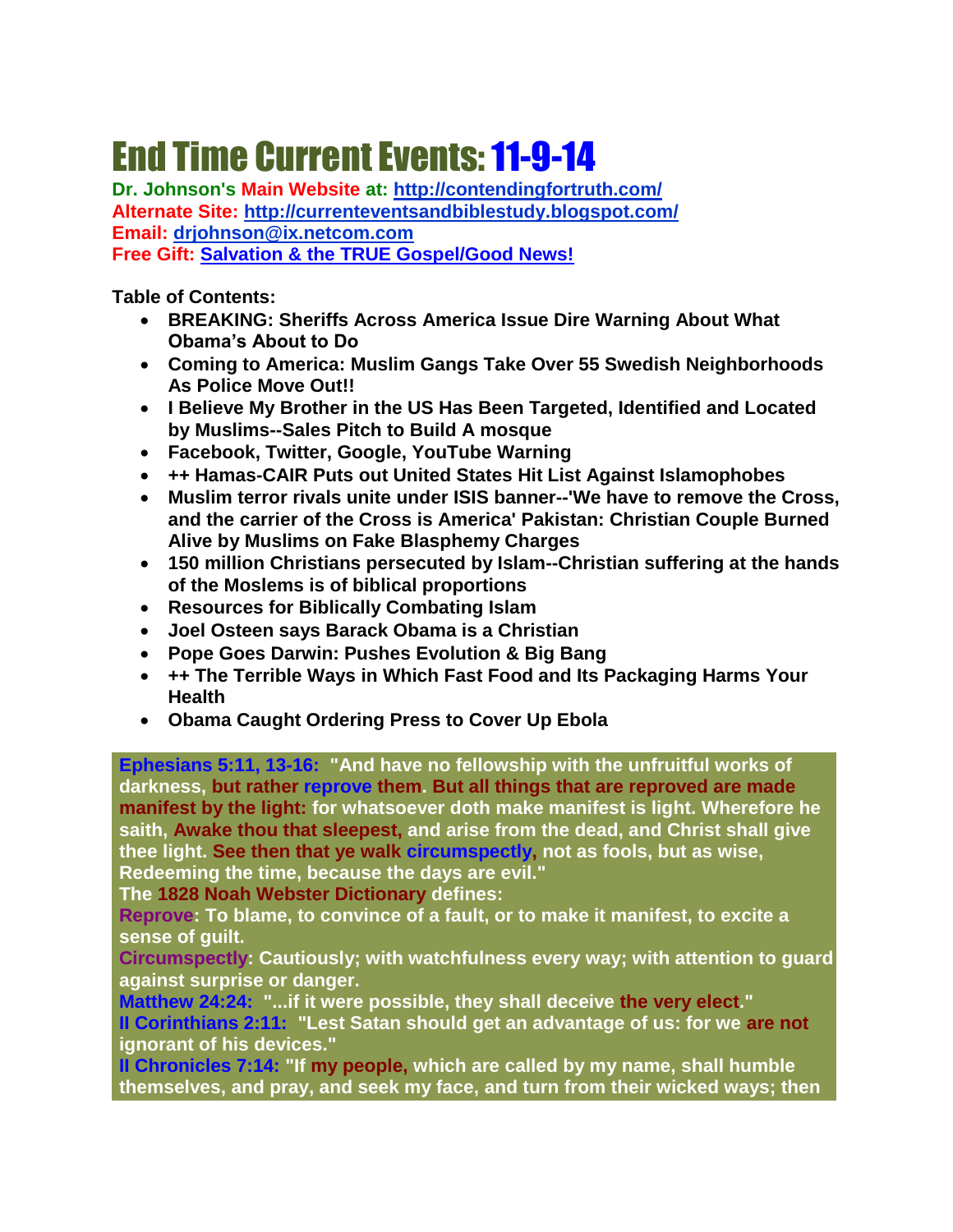#### **will I hear from heaven, and will forgive their sin, and will heal their land."**

#### **BREAKING: Sheriffs Across America Issue Dire Warning About What Obama's About to Do**

**It has been promised, and [confirmed by the administration,](http://conservativetribune.com/amnesty-could-destroy-america/) that President Obama intends to [bypass Congress and take "Executive action"](http://conservativetribune.com/pelosi-urges-obama-executive-amnesty/) to grant [amnesty to](http://conservativetribune.com/senator-warns-obamas-amnesty-plot/)  [millions of illegal immigrants,](http://conservativetribune.com/senator-warns-obamas-amnesty-plot/) including the [criminals and terrorists](http://conservativetribune.com/bachmann-obama-amnesty-terrorists/) among them**. **But now sheriffs around the country are speaking up, issuing a dire warning about the likely results of a blanket amnesty granted by Obama**. (H/T [MRCTV\)](http://www.mrctv.org/blog/sheriffs-obama-amnesty-destruction-our-democracy-gaping-hole-terrorists)

They are warning of the coming increase in crime, disease, and terrorism, should Obama grant amnesty. They also they believe Obama's amnesty will encourage more criminals and terrorists to join the millions of illegal immigrants already flooding across our porous southern border.

#### **Sheriff Chuck Jenkins, Frederick County, Maryland:**

"**In my opinion, based on what I've seen, every county in America will become a border county. This is absolutely going to worsen the crisis.**

**What we're going to see is not only the cost to healthcare, social programs, and education, but the increase in criminals coming into our country, you're going to see increases in crime, infiltration from transnational gangs, the drug trade and human tracking**."

#### **Sheriff Paul Babeu, Pinal County, Arizona:**

"The law applies to you and I as citizens, **and yet it appears there is no law when it comes to illegals. The message the President's action will send is this: if you can get to the border, you're home free. It completely undermines the rule of law and [makes the job of every law enforcement officer –](http://conservativetribune.com/border-sheriff-reveals-obama-is-intentionally-keeping-sheriffs-from-protecting-citizens-watch/) which is already difficult – [impossible.](http://conservativetribune.com/border-sheriff-reveals-obama-is-intentionally-keeping-sheriffs-from-protecting-citizens-watch/)**

We already have our hands full because the border is not secure: imagine what the situation will look like when the President gives executive amnesty to those already here. It would unleash a tidal wave of illegal border crossings, overwhelming law enforcement. It will be open season for the cartels. Again: [the border is not secure now](http://conservativetribune.com/az-sheriff-simple-border-security-plan/) – to give a presidential amnesty would be to make matters dramatically worse for our officers who are trying to do the job the President won't."

#### **Sheriff Eddie Guerra, Hidalgo County, Texas:**

We are going to see what I'm seeing here... is a huge increase in illegal immigration coming across our border. An amnesty order is going to give more people an incentive to come into the US. The drug cartel will exploit any opportunity to come into the United States, and this will create the cover for them to continue exploiting our porous border. This will create the opportunity for kidnapping, trafficking, sexual abuse, prostitution, and smuggling. These smugglers have no regard for human life. They destroy private property. They have no respect for law enforcement. They circumvent U.S. checkpoints. It's a terrible situation.

#### **Sheriff Sam Page, Rockingham County, North Carolina:**

"**Human trafficking, drug trafficking and criminal activity are coming through our borders, but not staying near our borders – it's getting into every part of the United States. This is a public safety issue – a terrorist or any other kind of criminal may cross our borders. We just don't know who is coming across.**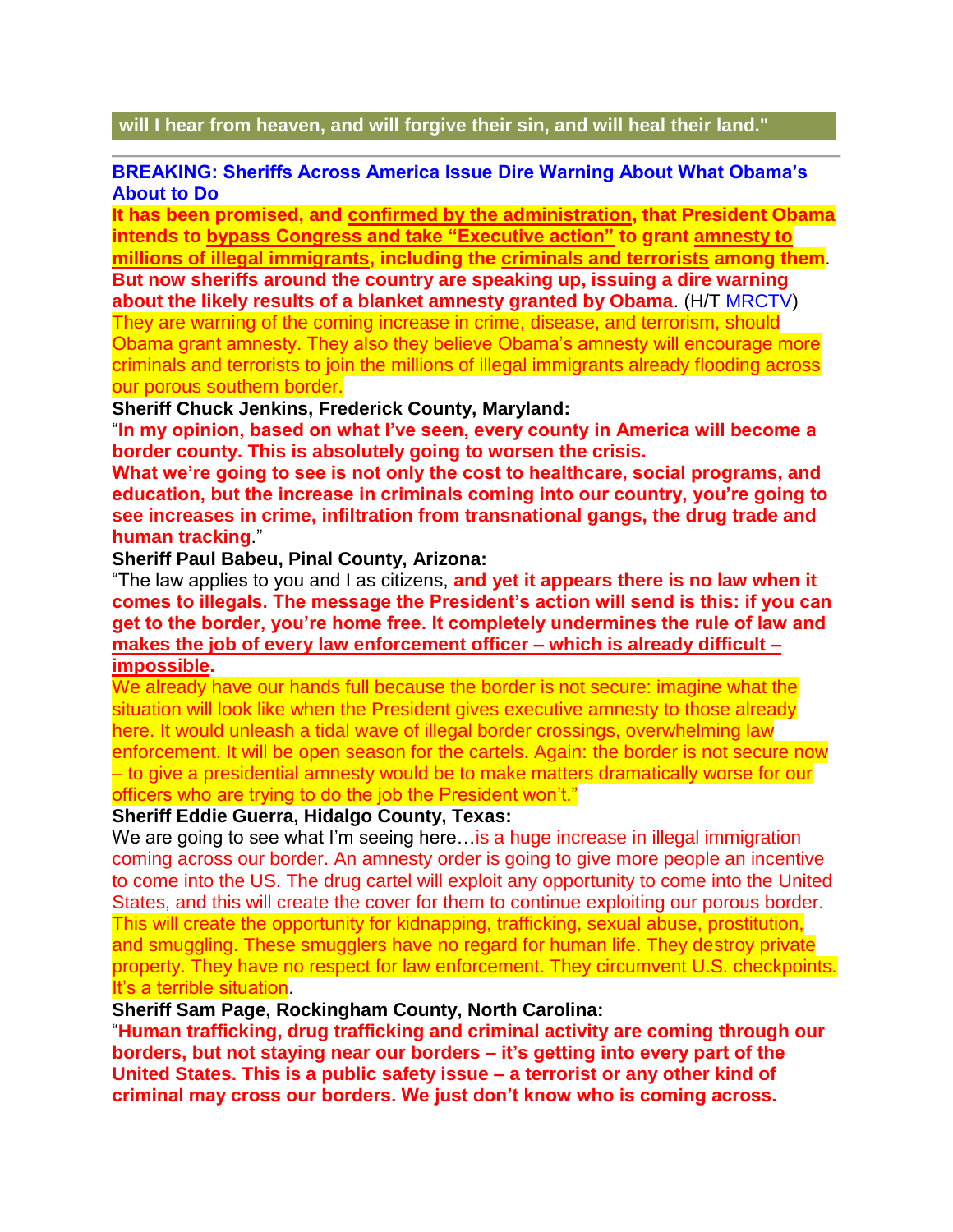<http://conservativetribune.com/sheriffs-issue-warning-about-obama/>

**Coming to America: [Muslim Gangs Take Over 55 Swedish Neighborhoods As](http://cb.conservativebyte.com/ga/click/2-17451312-185-24958-54653-624798-222bfd225e-f561907ee3)  [Police Move Out!](http://cb.conservativebyte.com/ga/click/2-17451312-185-24958-54653-624798-222bfd225e-f561907ee3)!**

Swedish police have ceded control over 55 "no-go zones" to predominately Muslim criminal gangs.

An [extensive report mapping out 55 no-go zones](http://polisen.se/Aktuellt/Rapporter-och-publikationer/Rapporter/Publicerat---Nationellt/Ovriga-rapporterutredningar/Kriminella-natverk-med-stor-paverkan-i-lokalsamhallet/) was released Oct. 24, showing where law enforcement has all but handed control to criminal gangs.

Officers frequently face outright attacks when trying to enter the areas, which is a step down from the previous problem with attacks on mailmen, fire trucks, ambulances and similar services. Fire trucks and ambulances had to wait for police escort to enter the areas, but now the police themselves need protection.

**The no-go areas [heavily coincide with the map of the 186 "exclusion areas"](http://swedenreport.org/2014/10/29/swedish-police-55-official-no-go-zones/) aka. crowded, predominantly Muslim immigrant ghettos, where education is low, employment is lower and the only local business thriving is drug dealing.**

As the real law backs away, organized crime emerges to take its place. The police report notes "a wider clientel [in the areas] are increasingly turning to the criminal authorities for justice" in a Godfather-like fashion. Unofficial courts and punishments are often meted out according to the codes of the home cultures of the dominant gangs. The report also points out that there are vehicle checkpoints at the borders of some of these areas. The bad news is it's not the police doing them; it's the gangs securing home turf against law enforcement and rival gangs.

**The gangs try to keep a semi-low profile in many areas so as not to interfere with the "business" of dealing drugs, protection rackets and similar illicit activity.** Others seek active confrontation with police to establish absolute dominance.

A pair of policemen in May were in pursuit of a suspect and unwisely entered the no-go zone of the southern city of Landskrona. Their car was rammed and the officers were forced out of the car. They were cornered by a crowd of some 50 hostile thugs and drew their weapons to hold them back and called for immediate backup.

**Several nearby patrol cars responded to the call and sped towards the scene, only to be ordered to stop half a mile away — just outside the no-go border. The police commander didn't send the backup units in, fearing escalation and all-out war. The cornered police officers were left to fend for themselves.** As luck would have it, one of the officers knew a few residents who interfered and convinced the thugs to let them leave.

**In response to these no-go zones, the Swedish police is expanding its soft approach of dialogue and understanding. After the extensive 2013 Stockholm ghetto riots with hundreds of burned cars and buildings, police responded by mostly staying away and sending forth special "dialogue officers" to grill halal hot dogs with the miscreants and make them see the errors of their ways.** Starting next year, the Stockholm Policy Academy will be moved to Södertörns Högskola, **where the new curriculum will be "progressive" with more focus on cultural sensitivity, ethical awareness, gender issues and more. The aspiring police officers will achieve "greater understanding of the intercultural perspective."**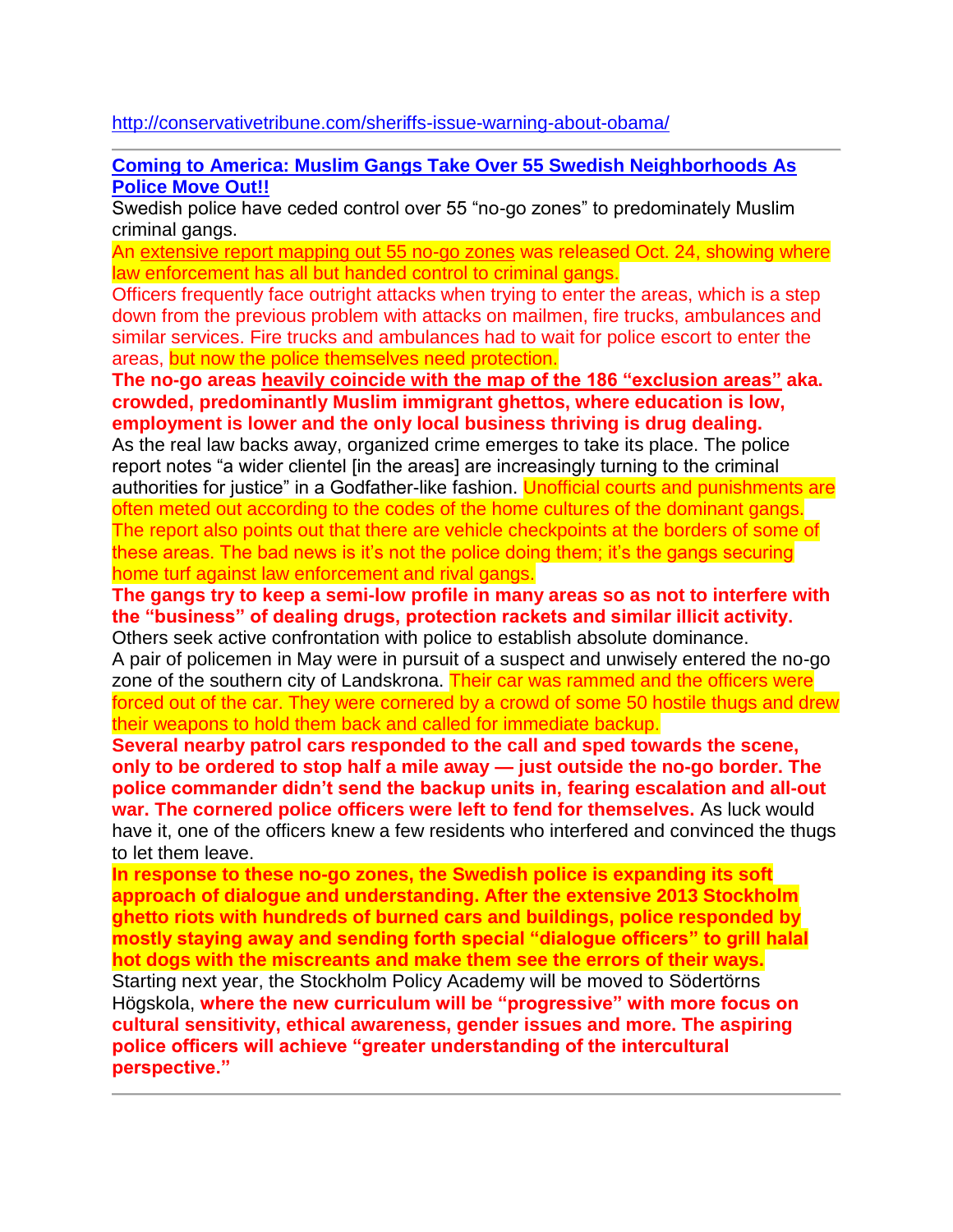**Meanwhile some recent headlines regarding Muslims are as follows: I Believe My Brother [in the US Has Been Targeted, Identified and Located by](http://www.stevequayle.com/index.php?s=33&d=1188)  [Muslims--Sales Pitch to Build A mosque](http://www.stevequayle.com/index.php?s=33&d=1188)**

**My brother called last evening to inform me of the following:**

**His wife received a phone call on Wednesday at their unlisted home number from what sounded like a foreign language boiler room phone sales operation...the background noise was all in a foreign language she did not understand. After a brief pause of 30 seconds, a heavily accented voice began a sales pitch...seeking donations to build a mosque in a city...she could not understand due to the heavy accent, which city. Since they live in a rural area, there is no city in the vicinity in which construction of a mosque has been proposed.**

She replied that she is Christian, and would not be willing to contribute. The caller made two additional higher pressure attempts to "make the sale" but each time she replied that she would not contribute.

**On Thursday, she received a second call from a heavily accented person, asking for her by name...mispronounced, but nonetheless, her surname. The caller asked, "Are you Muslim?" to which she replied, "No, I am Christian."**

**Since my brother is retired from the Army, and she is a vocal Pro-Life advocate, and a strong supporter of Israel, which is of course, duly advertised on her Facebook home page, it seems that she, as well, is now identified, both by name and location.**

**He requested that I inquire of you regarding any similar notices you have received, specifically from Texas, and generally in CONUS.**

**They are strong Christians, who walk the walk, but I wish she had listened better to the warnings she has certainly been given regarding Facebook self reporting. Too late now...time to seek instructions from God, and follow, them was my only advice and of course I agreed to contact you regarding what I believe is a new method of intelligence gathering.**

**Please advise your readers...unsolicited sales calls could very easily paint that target bright red. ELIZABETH**

**Facebook, Twitter, Google, YouTube Warning**

**Facebook CIA connection --First ask about the funding... Next follow the money trail...** This video reveals **the true aim of the Facebook conspiracy: Data mining for the CIA**

**The connection between Facebook & DARPA (Defense Advanced Research Projects Agency) has some grotesque tentacles: the Information Awareness Office (IAO); TIA (Total Information Awareness, renamed Terrorism Information Program); and TIPS (Terrorism Information and Prevention System).**

But as bad as the beginning of Facebook is, the parallels between the CIA's backing of Google's dream of becoming "the mind of God," and the CIA's funding of Facebook's goal of knowing everything about everybody, is anything but benign.

**For more information watch: <http://www.youtube.com/watch?v=DIGdWsxHJlM>**

**[IRS Conducting Audits Based on FACEBOOK and TWITTER Info...](http://www.myfoxdc.com/story/21905788/irs-collecting-tax-payer-information-from-facebook-and-twitter)**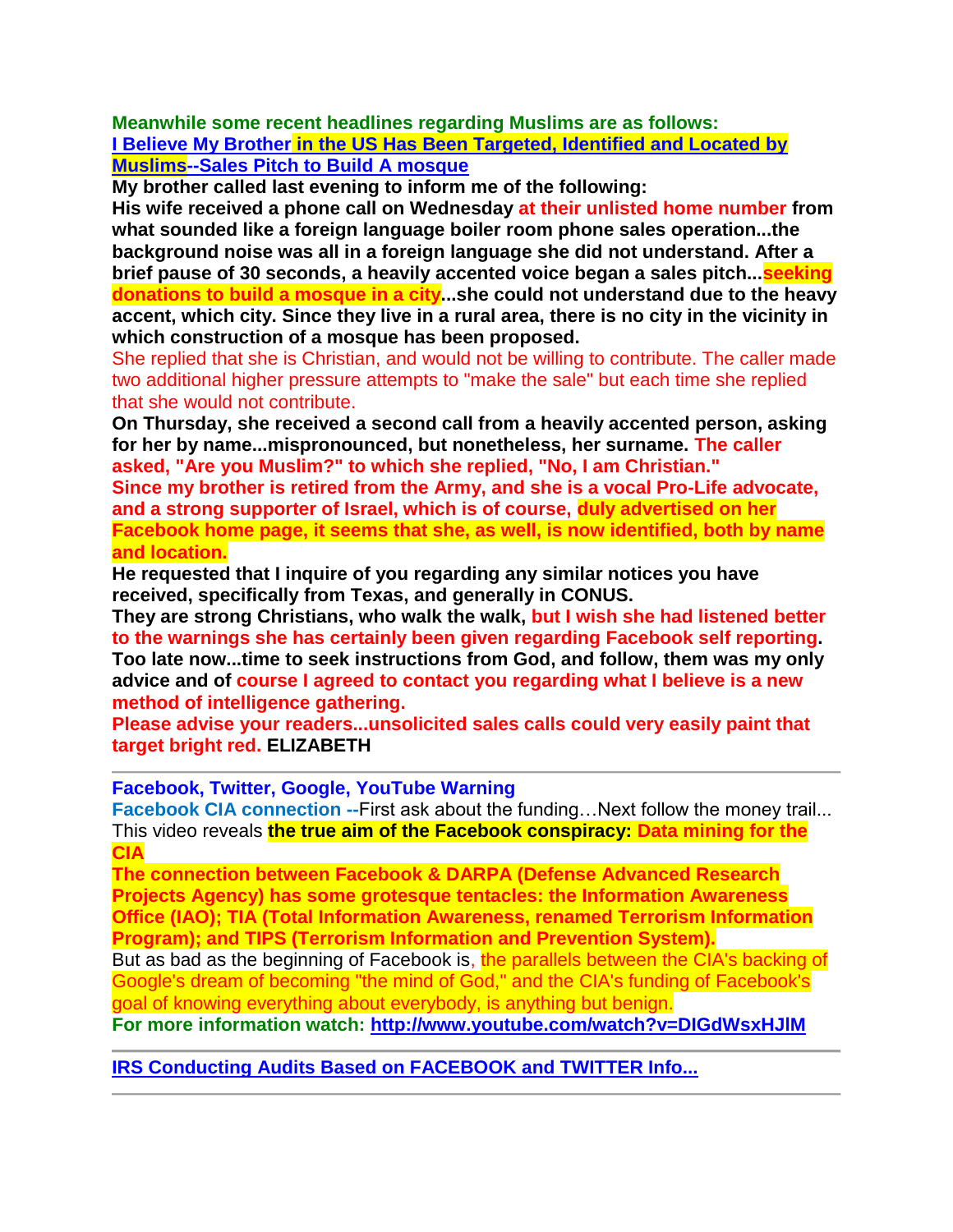**CIA admits full monitoring of Facebook, Google, Youtube and other social networks** 

**[http://www.youtube.com/watch?feature=player\\_embedded&v=5b82o3D0weQ](http://www.youtube.com/watch?feature=player_embedded&v=5b82o3D0weQ)**

**[Big Sis To Monitor Twitter For Signs Of Social Unrest](http://www.infowars.com/big-sis-to-monitor-twitter-for-signs-of-social-unrest/)**

#### **Google Exposed-- [http://www.youtube.com/watch?v=A-\\_etd7U7WI](http://www.youtube.com/watch?v=A-_etd7U7WI) Review of Google Health - [Technology Achievement or Privacy Disaster?](http://www.naturalnews.com/023275_Google_Health.html)**

#### **Hamas-CAIR Puts out United States Hit List Against Islamophobes**

Let's consider the closed-mindedness of Islam. [Their own book](http://www.amazon.com/gp/product/B00OPAFGL4/ref=as_li_tl?ie=UTF8&camp=1789&creative=390957&creativeASIN=B00OPAFGL4&linkCode=as2&tag=freedomoutpos-20&linkId=PJXTYMAOM2EVRK2J) shows that they are against Christians and all infidels (non-Muslim believers. [Their own history](http://www.amazon.com/gp/product/B000X1T7MS/ref=as_li_tl?ie=UTF8&camp=1789&creative=390957&creativeASIN=B000X1T7MS&linkCode=as2&tag=freedomoutpos-20&linkId=MTGHTFBNGQM6TNKT) demonstrates that they believe they are superior and that they have the right to destroy all those who will not name the name of Allah and recognize the demonically possessed, thieving, murderer Mohamed as a true prophet. [http://freedomoutpost.com/2014/10/hamas-cair-puts-hit-list](http://freedomoutpost.com/2014/10/hamas-cair-puts-hit-list-islamophobes/#63mo7ZC3sZPx8gBe.99)[islamophobes/#63mo7ZC3sZPx8gBe.99](http://freedomoutpost.com/2014/10/hamas-cair-puts-hit-list-islamophobes/#63mo7ZC3sZPx8gBe.99)

**Muslim terror rivals unite under ISIS banner--'We have to remove the Cross, and the carrier of the Cross is America' [http://www.wnd.com/2014/10/muslim-terror](http://www.wnd.com/2014/10/muslim-terror-rivals-unite-under-isis-banner/)[rivals-unite-under-isis-banner/](http://www.wnd.com/2014/10/muslim-terror-rivals-unite-under-isis-banner/)**

**[EXCLUSIVE LEAK: FBI Report Warns of Potential Homegrown](http://www.breitbart.com/Breitbart-Texas/2014/10/23/FBI-Report-Warns-of-Potential-Homegrown-ISIS-Attacks-Against-Law-Enforcement-in-US) ISIS Attacks [Against Law Enforcement in US](http://www.breitbart.com/Breitbart-Texas/2014/10/23/FBI-Report-Warns-of-Potential-Homegrown-ISIS-Attacks-Against-Law-Enforcement-in-US)**

**[Canada Gets Attacked and Muslims Play the Victim Card](http://if.inboxfirst.com/ga/click/2-21017773-79-24178-52903-611871-ac5bc20317-21f5972c0e)**

**[Christian School in UK Forced to Have Islamist Lead Assembly or be Closed](http://freedomoutpost.com/2014/10/christian-school-forced-islamist-lead-assembly-closed/)** 

**[Asia Bibi Muslim death sentence upheld](http://www.christianvoice.org.uk/index.php/asia-bibi-death-sentence-upheld/) The case stems from an argument with**  her Muslim neighbours over a **cup of wate**r in 2009. Asia Bibi recounts that when **they made derogatory statements about her religion, she responded, "I believe in my religion and in Jesus Christ, who died on the cross for the sins of mankind. What did your Prophet Mohammed ever do to save mankind?"**

**[Woman Kills Rapist with His Own Gun –](http://if.inboxfirst.com/ga/click/2-18805976-5-24158-52836-611385-f988d4251a-c971d15d7a) ISIS Beheads Her**

**[Islamic Jihadists Engage in Multiple Attacks in Canada -](http://freedomoutpost.com/2014/10/war-canada-multiple-attacks-multiple-gunmen-islamic-state-garb/) Multiple Gunmen in [Islamic State Garb](http://freedomoutpost.com/2014/10/war-canada-multiple-attacks-multiple-gunmen-islamic-state-garb/)** 

**[Video: Father Helps ISIS Militants Stone Daughter as per Sharia](http://clarionproject.us6.list-manage.com/track/click?u=6f33facd52316b5c258168da6&id=d9fac0eb7d&e=8d0334146f)**

**A young Syrian woman, accused of adultery, was sentenced to be stoned to death. Her father zealously helped carry out the death sentence. [More](http://clarionproject.us6.list-manage1.com/track/click?u=6f33facd52316b5c258168da6&id=315d781752&e=8d0334146f) [Horrible! Muslim Terrorists Execute More than 700 Men and Boys](http://if.inboxfirst.com/ga/click/2-21017773-79-23737-51910-604550-7b023f3eb3-930be25114)**

**Islamic Abbas' advisor says: Murderer of 3 month old Israeli-American baby is "heroic Martyr" [http://palwatch.org/main.aspx?fi=157&doc\\_id=12911](http://palwatch.org/main.aspx?fi=157&doc_id=12911) [ISIS Stones a Syrian Woman to Death](http://shariaunveiled.wordpress.com/2014/10/21/isis-stones-a-syrian-woman-to-death-video/) (Video)**

**[Yazidi Women Raped By ISIS Beg America To 'Please Bomb Us' To End Our](http://www.nowtheendbegins.com/blog/?p=27629)  [Misery](http://www.nowtheendbegins.com/blog/?p=27629)**

**Islamic Abbas' Fatah encourages more terror attacks and continues to heat up atmosphere in Jerusalem saying: "Run over, friend, run over the foreign settler!" "The Jews are defiling Al-Aqsa - will you not rage??"**

**[http://palwatch.org/main.aspx?fi=157&doc\\_id=12979](http://palwatch.org/main.aspx?fi=157&doc_id=12979)**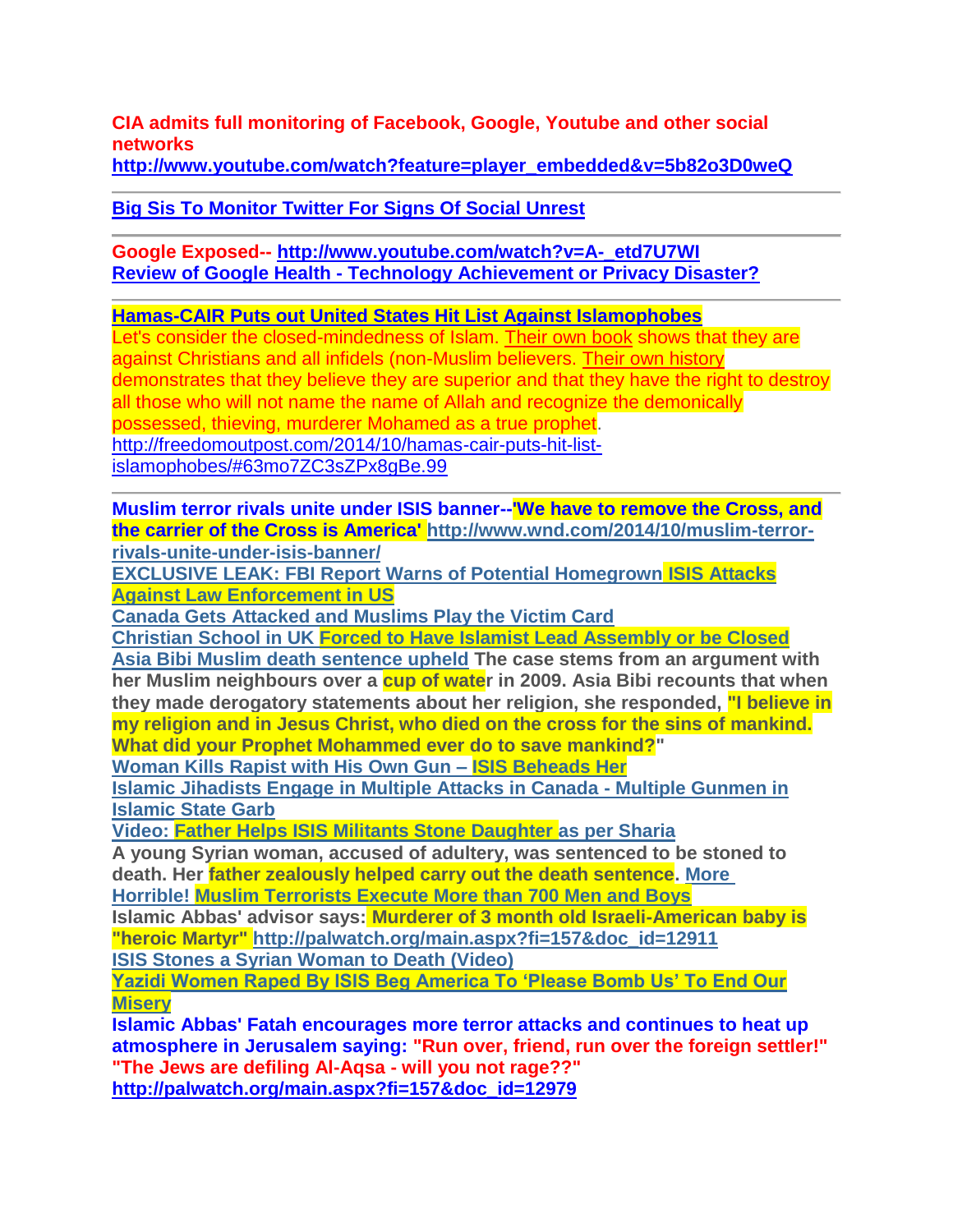**Pakistan: Christian Couple Burned Alive by Muslims on Fake Blasphemy Charges** A [young couple,](http://edition.cnn.com/2014/11/05/world/asia/pakistan-couple-slain/index.html?hpt=hp_c2) Shahbaz Maseeh, 26, and his wife Shama Bibi, 24 -- **parents of four small children and another on the way, [was burned alive](http://edition.cnn.com/2014/11/05/world/asia/pakistan-couple-slain/index.html?hpt=hp_c2) by a mob in Pakistan for what appears to be trumped up charges of blasphemy.**

After **a local mullah made a public ruling that the couple was guilty of blasphemy by throwing out pages of a [Quran,](http://www.clarionproject.org/glossary/quran/) a mob of about 500 people – included Muslims from neighboring villages -- began forming.**

Relatives of the couple say the entire family was threatened and everyone began to flee, including children who have still not been accounted for days later. **The couple had planned to flee with their young children as well, but were left with no time to do so.**

**Instead, they barricaded themselves inside a building to escape the mob comprised of their fellow workers at a brick factory where the couple was employed.**

The mob broke down the door and began beating the couple. "**They broke their legs so they couldn't run and then threw them in the fire (in a kiln at the brick factory)," Gill said. "Only some bones and hair were found at the site."**

Gill added that a rumor had started over the weekend that pages with several verses of the Quran were burned by the wife after being left behind by the wife's deceased father. The murder took place in Kot Radha Kishan in the Punjab province, where the majority of Pakistan's close to four million Christians reside.

The Human Rights Commission of Pakistan (HRCP) also said the incident stemmed over a dispute about money. **The owners of the brick kiln, who were among those who participated in the mob killing, said the couple owed them money.**

The rights group, who sent a team to investigate the incidents, said that the team did not come across any evidence of desecration of the Quran.

False charges of blasphemy, a crime in Pakistan punishable by death or life imprisonment, are often used as a means of revenge to settle personal disputes or insults.

The HRCP said that this was what happened in this current case. Rumors that the couple had desecrated a Quran were "spread to nearby villages and announcements [were] made through mosque loudspeakers," according to the HRCP.

**The group also said that its investigators found out that four policemen were dispatched to the kiln to take the couple into protective custody, but they were also beaten on orders from the kiln's owners.**

**[http://www.clarionproject.org/print/news/pakistan-christian-couple-burned-alive](http://www.clarionproject.org/print/news/pakistan-christian-couple-burned-alive-blasphemy-charges)[blasphemy-charges](http://www.clarionproject.org/print/news/pakistan-christian-couple-burned-alive-blasphemy-charges)**

**150 million Christians persecuted by Islam--Christian suffering at the hands of the Moslems is of biblical proportions**

November 07, 2014--"**The number of persecuted Christians in the world is 150 million." There are many other figures, terrifying and dramatic, in the pages of the "Black book of the plight of Christians in the world"**, a unique initiative of French scholars and coordinated by journalist Samuel Lieven. Snapshots of a global and amorphous war.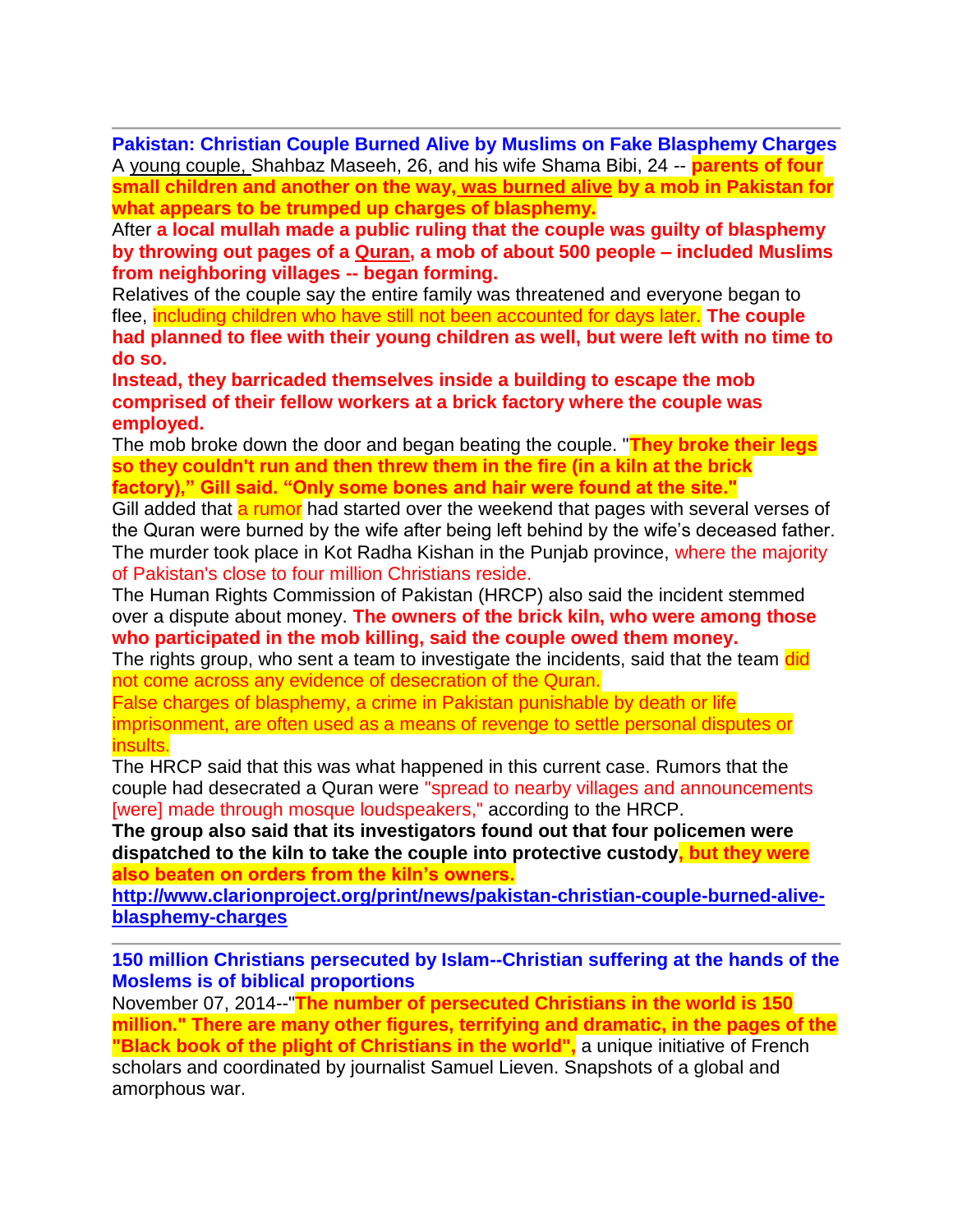In particular, there is a disconcerting statistic: "**80 percent of the acts of religious persecution in the world are directed against Christians." How many victims? The Center for the Study of Global Christianity brings the average of one hundred thousand Christians killed each year for their faith throughout the last decade. An average of five Christians every minute.**

Yesterday, in Pakistan, two Christians, including a pregnant woman, were burnt alive in the brick kiln where they worked. It was a pogrom with the participation of four hundred Muslims.

[http://www.israelnationalnews.com/Articles/Article.aspx/15943#.VF7\\_XMn4JVn](http://www.israelnationalnews.com/Articles/Article.aspx/15943#.VF7_XMn4JVn)

## **Information on Islam**

[General](http://www.chick.com/information/general/chickinfo.asp) | [Authors](http://www.chick.com/information/authors/) | [Bible Versions](http://www.chick.com/information/bibleversions/) | [Evolution](http://www.chick.com/information/evolution/) | Islam | [JW's](http://www.chick.com/information/religions/jw) | [Masonry](http://www.chick.com/information/religions/masonry) | [Mormonism](http://www.chick.com/information/religions/mormonism/) | [Roman Catholicism](http://www.chick.com/information/religions/catholicism/)



[See all tracts on Islam](http://www.chick.com/catalog/tractByKeyword.asp?Subject=Islam)

Articles on Islam:

- 'I Love Muslims [I'd Take a Bullet for You'](http://www.chick.com/information/religions/islam/berends.asp)  Tim Berends' soft approach has him spreading the gospel to Muslims.
- [Disillusioned Muslim Youth Turning to Christianity](http://www.chick.com/bc/2012/disillusioned.asp) Muslims are precious souls that Jesus died for —and they need to know about it. If we don't tell them, who will?
- [How to Deal with Sin: Christian-Muslim Contrast](http://www.chick.com/bc/2011/sin.asp) The Muslim and Christian difference of approach to sin sets the two religions far apart.
- [Does Allah love man?](http://www.chick.com/bc/2003/godoflove.asp) This is one of the big differences between Allah and the God of the Bible.
- [4000 Tracts Quietly Seeded into Muslim Festival Crowds](http://www.chick.com/articles/tracts_quietly_seeded.asp) Chick tracts distributed at Arab Festival by soul-winner wearing 'I (heart symbol) Muslims' t-shirt.
- [Islam's Hadith descibes a capricious Allah and perverse prophet](http://www.chick.com/bc/1993/hadith.asp) Many of Mohammad's sayings are so outlandish they embarrass modern Muslims.
- [How do you witness to a Muslim?](http://www.chick.com/information/religions/islam/witness_quran.asp) So you try to study up on Islam from a Christian perspective. And soon you find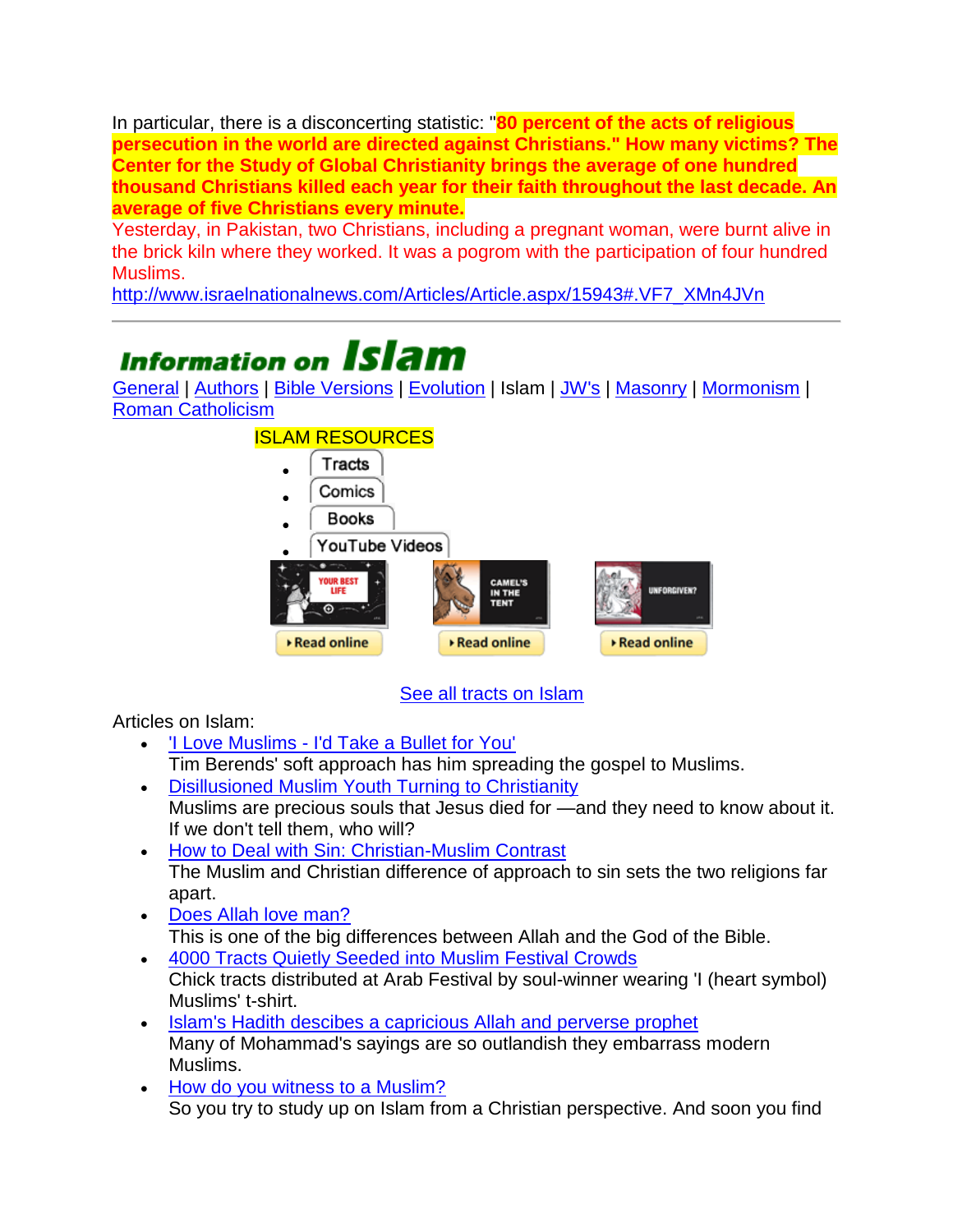that popular Christian writers say these things about Islam...

- [Where did Allah come from?](http://www.chick.com/information/religions/islam/allah2.asp) History shows that Allah is an ancient pagan diety who originated in the ancient moon god fertility rites of the Middle East. Allah is not the same as the God of the Christians.
- [Why Is Islam So Dangerous?](http://www.chick.com/bc/2012/dangerous.asp) Islam is dangerous because Western man assumes it works by the same ground rules as the Judeo-Christian culture. But it doesn't.
- [Will the Moderate Muslim Please Stand Up](http://www.chick.com/bc/2008/moderate.asp) So-called "moderate" Muslim leader would prefer to replace US constitution with a caliphate.
- **[Europe Beginning to Awake to Islamic Threat](http://www.chick.com/bc/2005/invade.asp)** Rather then adapting to western culture, many muslims in Europe are determined to bring Europe under Islamic law. Will the outcome mean a loss of freedom?
- [Muslim Countries Becoming Bolder in Persecuting Christians](http://www.chick.com/bc/2001/muslim.asp) It's not just happening in Afghanistan. Muslim countries worldwide are cracking down.
- [Ten common "Logical Fallacies" made by Muslims](http://www.chick.com/information/religions/islam/fallacies.asp) Muslims, though sincere, don't realize some of the illogical reasoning they must believe to serve Allah. Here are ten common 'logical fallacies' made by Muslims.
- [Allah Had No Son](http://www.chick.com/reading/tracts/0042/0042_01.asp) Here's proof that Allah and the God of the Bible are not the same.
- ["The Prophet"](http://www.chick.com/catalog/comics/0117.asp) Learn how the papacy helped start *Islam*, only to have this new daughter rebel against her. You'll understand the Arab's place in Bible prophecy.

#### **Joel Osteen says Barack Obama is a Christian**

**There are still self-professed "Christians" who continue to promote the heresies and unbiblical teachings of Joel Osteen and his wife Victoria. Previously, [we](http://sonsoflibertymedia.com/2014/09/bill-cosby-responds-victoria-osteens-claim-worship-god/)  [pointed out](http://sonsoflibertymedia.com/2014/09/bill-cosby-responds-victoria-osteens-claim-worship-god/) how Victoria Osteen said that [our worship of God should be done for](http://freedomoutpost.com/2014/09/bill-cosby-responds-victoria-osteens-claim-worship-god/)  [ourselves.](http://freedomoutpost.com/2014/09/bill-cosby-responds-victoria-osteens-claim-worship-god/) In an interview with Wolf Blitzer, Osteen said that Barack Obama is a Christian.**

**Play: <http://youtu.be/1rjl03SrAYE>**

**Read more at [http://freedomoutpost.com/2014/10/joel-osteen-praises-obama](http://freedomoutpost.com/2014/10/joel-osteen-praises-obama-christian-good-job/#Z7xddC3T04uL6e0u.99)[christian-good-job/#Z7xddC3T04uL6e0u.99](http://freedomoutpost.com/2014/10/joel-osteen-praises-obama-christian-good-job/#Z7xddC3T04uL6e0u.99)**

#### **Pope Goes Darwin: Pushes Evolution & Big Bang**

Pope Francis addressed the Pontifical Academy of Sciences at the Vatican on Monday and what he said may shock many Christians, though not those of us who know what he truly is**. The Pope said that God is not "a magician with a magic wand" and that the theories of evolution and the Big Bang, which have never been proven, are real.**

According to the [Independent:](http://www.independent.co.uk/news/world/europe/pope-francis-declares-evolution-and-big-bang-theory-are-right-and-god-isnt-a-magician-with-a-magic-wand-9822514.html)

*Francis explained that both scientific theories were not incompatible with the existence of a creator – arguing instead that they "require it".*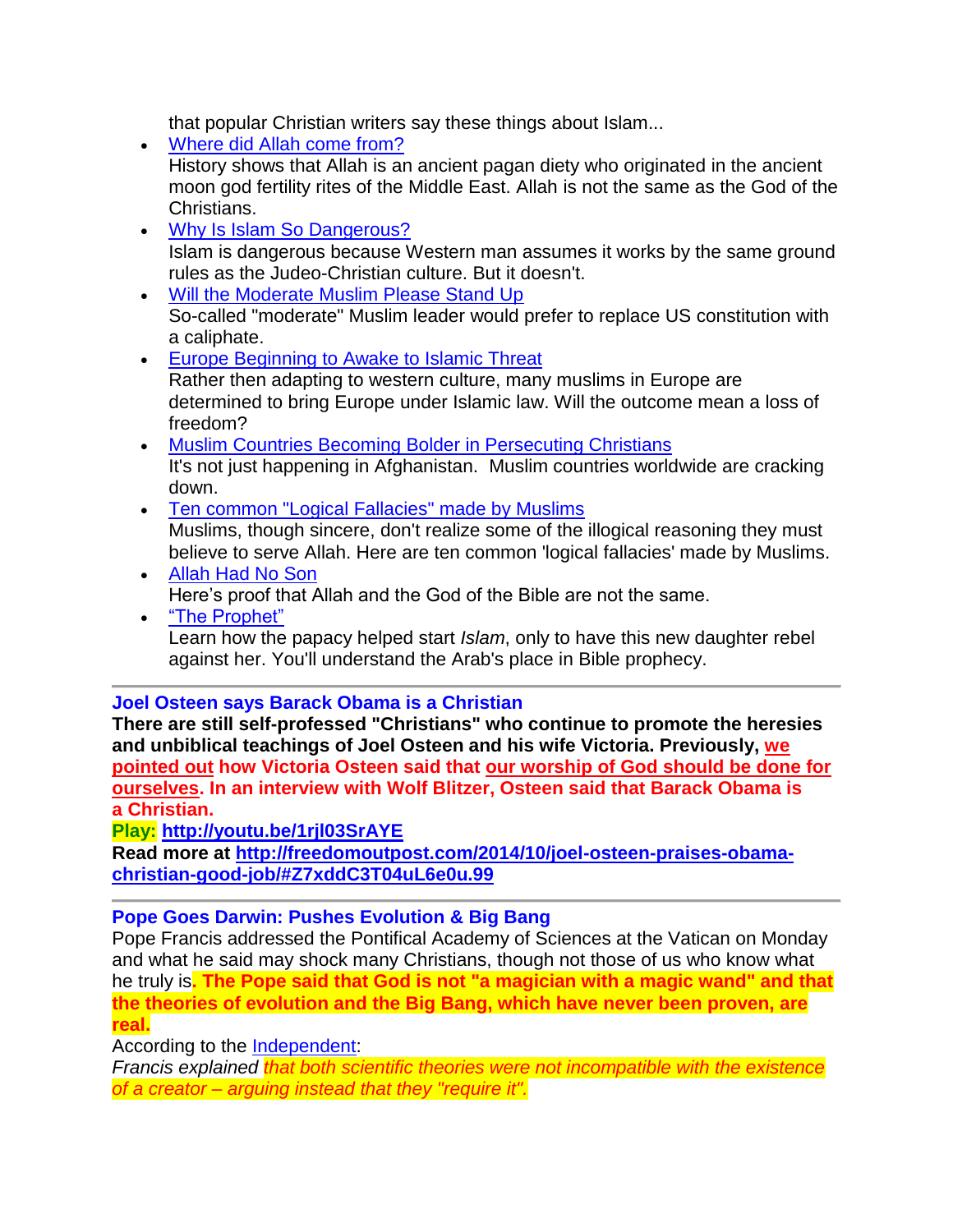*"When we read about Creation in Genesis, we run the risk of imagining God was a magician, with a magic wand able to do everything. But that is not so," Francis said.*

*He added: "He created human beings and let them develop according to the internal laws that he gave to each one so they would reach their fulfillment.*

**Well, God is no magician and He needs no magic wand for sure, but then the Bible is not the authority for this Pope, nor has it ever been the ultimate authority of any Pope.** These comments should come as no surprise.

While he rightly says that Christians should reject that the world came into existence by chance, he then goes on to side with those who don't believe in the [actual Creation](http://www.amazon.com/gp/product/0785271597/ref=as_li_tl?ie=UTF8&camp=1789&creative=390957&creativeASIN=0785271597&linkCode=as2&tag=freedomoutpos-20&linkId=TFL5YHIXEWXLXM5E)  [account of Genesis as written.](http://www.amazon.com/gp/product/0785271597/ref=as_li_tl?ie=UTF8&camp=1789&creative=390957&creativeASIN=0785271597&linkCode=as2&tag=freedomoutpos-20&linkId=TFL5YHIXEWXLXM5E) He declares that the Big Bang is compatible with Creation and that God carries out the Creation by means of the Big Bang and evolution,

but fails to explain just how that is accomplished.

The reality is that both Christians and atheists alike can view the same exact information and yet filter it through their worldview. When it comes the beginning of matter, neither was around to view what brought it into existence nor can they recreate it. So, the reality is that both views rely on…. **Faith. Frankly, it takes a lot more imagination to buy into evolution than it does to believe that God merely spoke and things came into existence and over the course of a few days He created all things. However, the difference between the two views is that the one who believes in Creation has a reason for the purpose of Creation. That reason was to glorify God and that He might demonstrate His attributes in the course of history towards His Creation.** 

But continuing along with Pope Francis, he [said](http://www.news.va/it/news/francesco-ad-accademia-scienze-benedetto-xvi-grand) that the Big Bang "doesn't contradict the intervention of a divine Creator, but demands it." Really?

My friend [Dean Garrison](http://www.dcclothesline.com/2014/10/28/pope-embraces-evolution-big-bang/) found these comments by Wayne Jackson at [The Christian](https://www.christiancourier.com/articles/133-the-big-bang-theory-vs-gods-word)  [Courier,](https://www.christiancourier.com/articles/133-the-big-bang-theory-vs-gods-word) which I think sum up how I tend to respond to these claims:

*Are the Bible and the big bang theory in agreement? No. And informed persons, on both sides of the issue are aware of this fact. Paul Steidl, an astronomer, has noted:*

*[N]o astronomers would ever think of the big bang as the creation event of Genesis. The big bang was invented specifically for the purpose of doing away with the creation event. An astronomer would laugh at the naivety of anyone who* 

*chose to equate the two events (1979, 197).*

*The fact is, there are significant contradictions between the big bang theory and the Bible record.*

**This Pope continues to demonstrate that he does not believe the [Word of God,](http://www.amazon.com/s/?_encoding=UTF8&camp=1789&creative=390957&field-keywords=bible&linkCode=ur2&sprefix=bible%2Caps&tag=freedomoutpos-20&url=search-alias%3Daps&linkId=A2TPAKTHQMR7SYTY) much like many who are his predecessors. He has [blasted Capitalism](http://freedomoutpost.com/2013/11/pope-francis-views-capitalism-new-tyranny/) as the new tyranny, [welcomed Islam](http://freedomoutpost.com/2014/01/catholic-asia-bibi-writes-islam-peace-pope-francis-awaits-execution-blasphemy-sharia/) with open arms, overseen Vatican bishops that [declared](http://sonsoflibertymedia.com/2014/10/vatican-homosexuals-gifts-qualities-offer-christian-community/) "homosexuals have gifts and qualities to offer to the Christian community," talked about establishing a [united nations of religions](http://freedomoutpost.com/2014/09/pope-francis-shimon-peres-discuss-establishment-united-nations-religions/) laying the [groundwork for](http://freedomoutpost.com/2014/02/pope-francis-laying-groundwork-one-world-religion/)  [a one world religion.](http://freedomoutpost.com/2014/02/pope-francis-laying-groundwork-one-world-religion/)**

**<http://freedomoutpost.com/2014/10/pope-goes-darwin-pushes-evolution-big-bang/>**

**The Surprising Ways in Which Fast Food and Its Packaging Harms Your Health**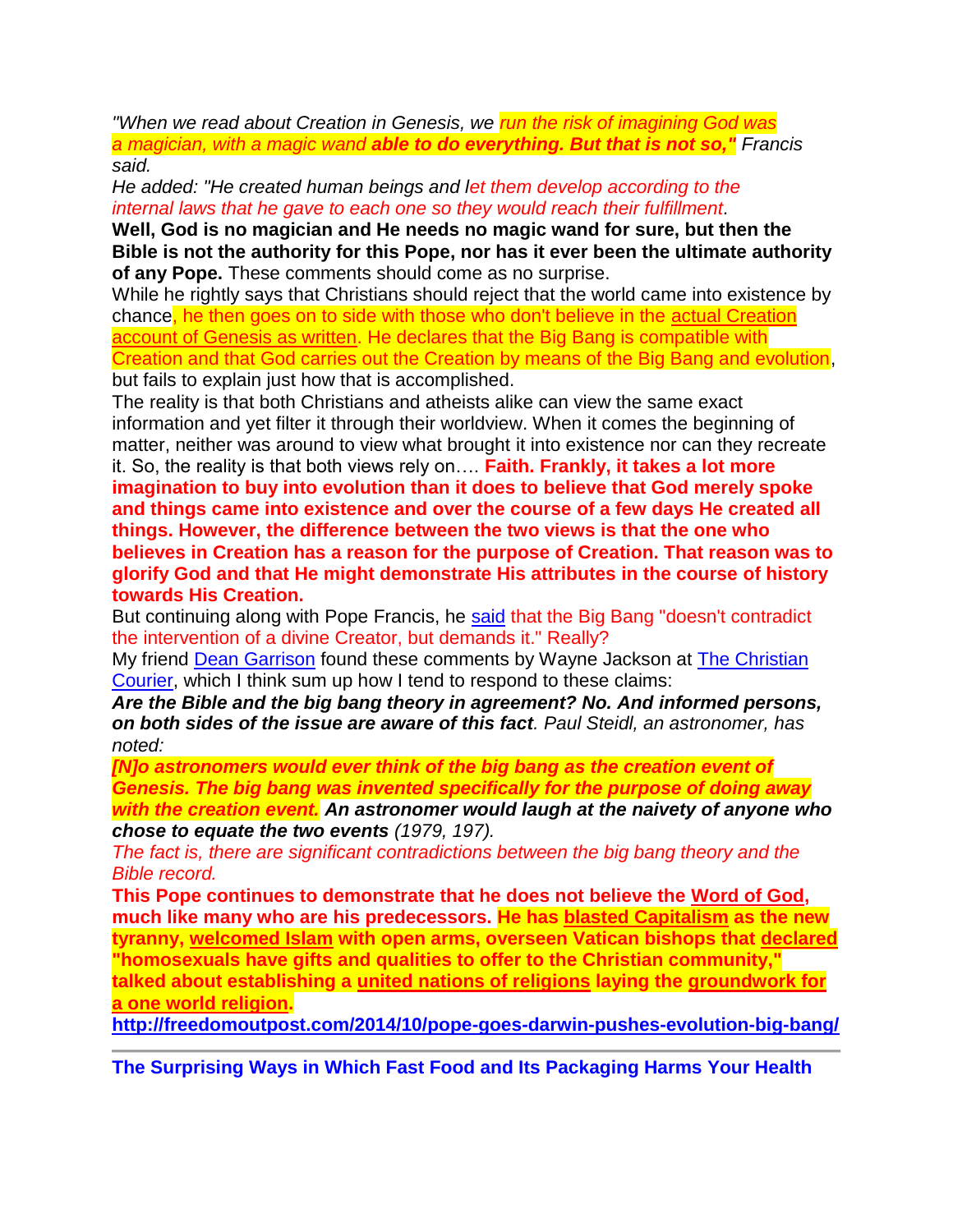November 05, 2014 | By Dr. Mercola--**A number of common chemicals are potent endocrine disruptors, meaning, they disrupt your hormone function. Endocrine disrupting chemicals (EDCs) are similar in structure to your natural sex hormones, such as estrogen.**

These chemicals can interfere with normal physiology, even in extremely small amounts. Your endocrine glands regulate vital physiological processes such as metabolism, reproduction, growth, and development.

**A hormone's job is to help regulate your cell's function, sending signals that instruct them to perform certain tasks, but EDCs interfere with proper hormone signaling.**

Endocrine disrupting chemicals, such as bisphenol-A (BPA), can mimic your natural hormones, tricking your body into increasing or decreasing hormone production or blocking hormone signals by binding to cell receptors. Therefore, compounds that interfere with these vital processes can produce profound effects.

[Bisphenol-A \(BPA\)](http://articles.mercola.com/sites/articles/archive/2012/06/20/bpa-free-plastic-still-toxic.aspx) is one well-known endocrine disruptor, and according to recent research, a chain of events that occur probably millions of times each day across the US actually *maximizes* the harm done by these chemicals. As reported by *Time*  Magazine<sup>[1](http://articles.mercola.com/sites/articles/archive/2014/11/05/fast-food-packaging-chemicals.aspx?e_cid=20141105Z1_DNL_art_1&utm_source=dnl&utm_medium=email&utm_content=art1&utm_campaign=20141105Z1&et_cid=DM59355&et_rid=717991417#_edn1)</sup>

*"According to a new study[2](http://articles.mercola.com/sites/articles/archive/2014/11/05/fast-food-packaging-chemicals.aspx?e_cid=20141105Z1_DNL_art_1&utm_source=dnl&utm_medium=email&utm_content=art1&utm_campaign=20141105Z1&et_cid=DM59355&et_rid=717991417#_edn2) ... people who used hand sanitizer, touched a cash register receipt and then ate French fries were quickly exposed to high levels of bisphenol A (BPA), a chemical widely used to coat receipt paper."* [Emphasis mine] All of these things: [triclosan](http://articles.mercola.com/sites/articles/archive/2012/08/29/triclosan-in-personal-care-products.aspx) (the active ingredient in many hand sanitizers), bisphenols (both [BPA and BPS\)](http://articles.mercola.com/sites/articles/archive/2012/06/20/bpa-free-plastic-still-toxic.aspx), and hydrogenated super heated [vegetable oils](http://articles.mercola.com/sites/articles/archive/2014/08/31/trans-fat-saturated-fat.aspx) are harmful to your health in isolation.

**The featured research now shows that when** *combined***, you create a situation in which your body absorbs the greatest amounts of toxin possible**... First of all, absorption of BPA via your skin promotes higher levels of biologically active BPA in your body, compared to ingesting it via contaminated food.

*"When scientists added in two other factors—scrubbing hands with hand sanitizer and eating greasy food—the evidence points to a super-sized dose of BPA," Time Magazine* notes.

*'The chemicals used to make hand sanitizers, soaps, lotions, and sunscreen degrade the skin's ability to act as a barrier and so act as skin penetration enhancers,' says [study author] vom Saal.* 

**Remarkably, absorption of BPA occurred in people holding a [receipt](http://articles.mercola.com/sites/articles/archive/2014/03/12/receipt-endocrine-disruptor.aspx) for as little as TWO SECONDS! According to the author of the study, the amounts of BPA absorption found in his research "are in a zone where effects associated with [obesity,](http://obesity.mercola.com/) [diabetes,](http://diabetes.mercola.com/) and neurological effects can result."**

Past research also suggests caution is warranted when handling receipts, even if you only hold them long enough to put them in your wallet. A 2010 study in *Analytical and*  Bioanalytical Chemistry<sup>2</sup> found that of 1[3](http://articles.mercola.com/sites/articles/archive/2014/11/05/fast-food-packaging-chemicals.aspx?e_cid=20141105Z1_DNL_art_1&utm_source=dnl&utm_medium=email&utm_content=art1&utm_campaign=20141105Z1&et_cid=DM59355&et_rid=717991417#_edn3) thermal printing papers analyzed, 11 **contained BPA.**

In that study, holding the paper for *five seconds* was enough to transfer BPA to a person's skin, **and the amount of BPA transferred increased by about** *10 times* **if their fingers were wet or greasy (such as if you've just applied lotion or eaten greasy food).**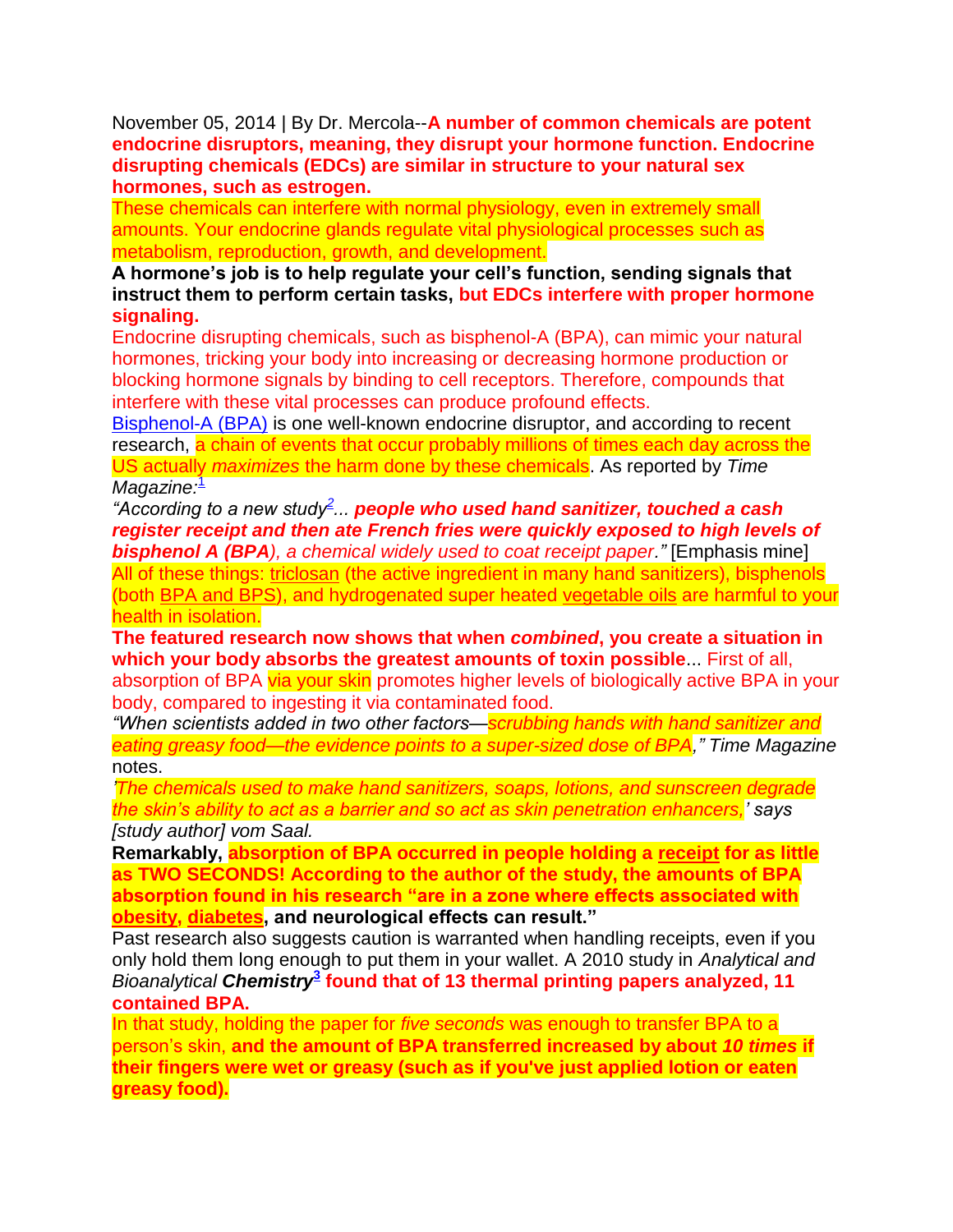**So far, laws have been passed in a dozen US states banning BPA from a variety of products, primarily products intended for children, such as baby bottles and sippy cups. Connecticut is the only state that has banned BPA in cash receipts.** Another hazard associated with fast food relates to the packaging used. While American manufacturers have ceased using perchlorates (PFCs) in non-stick food wrappers and take-out boxes, many restaurants are using *imported* boxes and wrappers. These may still contain these hazardous chemicals. Research has shown that PFC's can cause:  $\frac{4}{5}$  $\frac{4}{5}$  $\frac{4}{5}$ 

- **Infertility** -- **PFOA and PFOS have been shown to dramatically increase the odds of infertility**. **In one 2009 study, PFOS increased the risk of infertility anywhere from 70 to 134 percent, while PFOA was linked to a 60 to 154 percent increase in the chance of infertility**.
- **Thyroid disease** -- Another study published in the journal *Environmental Health*  **Perspectives found that PFOA can damage your thyroid function. Individuals with** the highest PFOA concentrations were more than twice as likely to report current thyroid disease, compared to those with the lowest PFOA concentrations.
- **Cancer** -- PFOA has been associated with tumors in at least four different organs in animal tests (liver, pancreas, testicles, and mammary glands in rats), and has been associated with increases in prostate cancer in PFOA plant workers. The EPA has ruled PFCs as "likely carcinogens," and has stated that PFOA "poses developmental and reproductive risks to humans."
- **Immune system problems** -- Several studies by scientists in Sweden indicate that PFCs have an adverse effect on your immune system. As described in the EWG report on PFCs, PFOA was found to decrease all immune cell subpopulations studied, in the thymus and spleen, and caused immunosupression.

For more information on the studies linking PFCs with various health problems, please review the Environmental Working Groups extensive report<sup>[6](http://articles.mercola.com/sites/articles/archive/2014/11/05/fast-food-packaging-chemicals.aspx?e_cid=20141105Z1_DNL_art_1&utm_source=dnl&utm_medium=email&utm_content=art1&utm_campaign=20141105Z1&et_cid=DM59355&et_rid=717991417#_edn6)</sup> on this topic.

In response to concerns that PFCs are still reaching consumers via imported fast food packaging, a petition created by consumer and health groups was recently filed<sup> $2$ </sup> with the Food and Drug Administration (FDA), requesting the agency pass regulations to "close this loophole and clearly ban the chemicals in food production."

In related news, research published in the *American Journal of Public Health*<sup>[8](http://articles.mercola.com/sites/articles/archive/2014/11/05/fast-food-packaging-chemicals.aspx?e_cid=20141105Z1_DNL_art_1&utm_source=dnl&utm_medium=email&utm_content=art1&utm_campaign=20141105Z1&et_cid=DM59355&et_rid=717991417#_edn8)</sup> claims that drinking soda on a daily basis ages your immune cells to a degree similar to that of a daily smoking habit. To reach this conclusion**, the researchers studied the effect of sugary sodas on human [telomeres.](http://articles.mercola.com/sites/articles/archive/2011/04/18/is-this-the-key-to-living-longer-than-150-years-old.aspx)**

**Every cell in your body contains a nucleus, and inside the nucleus are the chromosomes that contain your genes. The chromosome is made up of two "arms," and each arm contains a single molecule DNA. A typical DNA molecule is about 100 million bases long. It's curled up like a slinky, extending from one end of the chromosome to the other.**

**At the very tip of each arm of the chromosome is where you'll find the telomere. Your telomeres shorten with time because they cannot replicate completely each time the cell divides. Hence, as you get older, your telomeres get shorter and shorter.** As noted by *Time Magazine*: [9](http://articles.mercola.com/sites/articles/archive/2014/11/05/fast-food-packaging-chemicals.aspx?e_cid=20141105Z1_DNL_art_1&utm_source=dnl&utm_medium=email&utm_content=art1&utm_campaign=20141105Z1&et_cid=DM59355&et_rid=717991417#_edn9)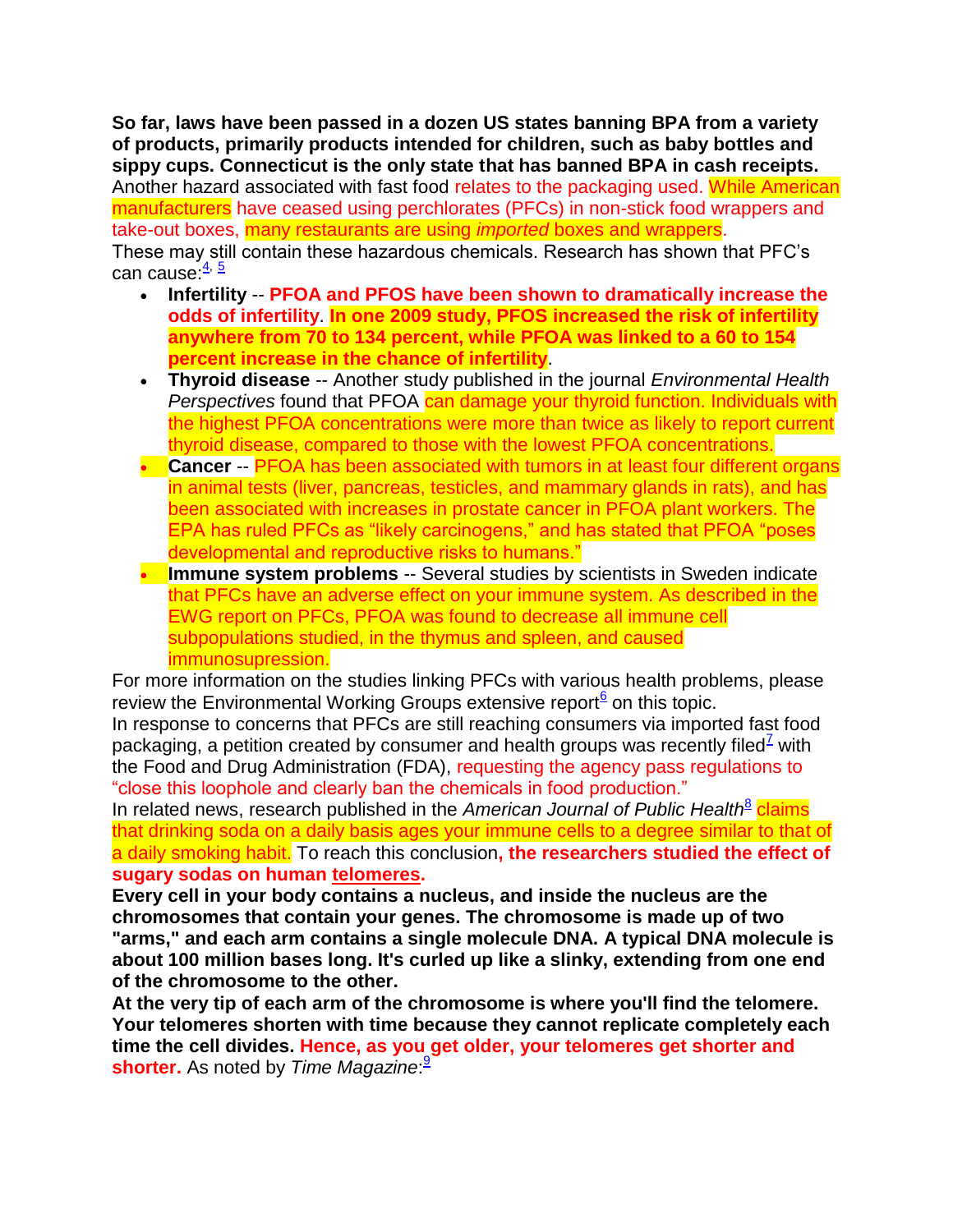*"Shorter telomeres have been linked to health detriments like shorter lifespans and more stress, cardiovascular disease, diabetes and cancer... [Study author Elissa Epel,* 

*PhD] and her team analyzed data from 5,309 adults in the National Health and Nutrition Examination Survey (NHANES) from about 14 years ago.* 

*They found that people who drank more sugary soda tended to have shorter telomeres. Drinking an 8-ounce daily serving of soda corresponded to 1.9 years of additional aging, and drinking a daily 20-ounce serving was linked to 4.6 more years of aging. The latter, the authors point out, is exactly the same association found between telomere length and smoking... 'The extremely high dose of sugar that we can put into our body within seconds by drinking sugared beverages is uniquely toxic to metabolism,' she says."*

Another toxic hazard inherent with processed foods is [artificial sweeteners](http://articles.mercola.com/sites/articles/archive/2012/04/23/aspartame-in-less-sugar-sodas.aspx)<sup>[10](http://articles.mercola.com/sites/articles/archive/2012/04/23/aspartame-in-less-sugar-sodas.aspx)</sup>. Most recently, a study published in the journal *Nature*<sup>[11](http://articles.mercola.com/sites/articles/archive/2014/11/05/fast-food-packaging-chemicals.aspx?e_cid=20141105Z1_DNL_art_1&utm_source=dnl&utm_medium=email&utm_content=art1&utm_campaign=20141105Z1&et_cid=DM59355&et_rid=717991417#_edn11)</sup> concluded that **artificial sweeteners** induce glucose intolerance by altering the microbial balance in your gut. This in turn raises your risk for diabetes. Other studies have found similar results, raising serious questions about the wisdom of recommending artificial sweeteners for diabetics. One 2012 study published in *PLOS One*[12](http://articles.mercola.com/sites/articles/archive/2014/11/05/fast-food-packaging-chemicals.aspx?e_cid=20141105Z1_DNL_art_1&utm_source=dnl&utm_medium=email&utm_content=art1&utm_campaign=20141105Z1&et_cid=DM59355&et_rid=717991417#_edn12) found that chronic lifetime exposure to [aspartame,](http://aspartame.mercola.com/) commencing *in utero*, produces changes in blood glucose parameters in mice. The researchers used a dosage of aspartame that approximates the allowable daily intake (ADI) for aspartame in the US (approx. 50 mg/kg body weight). Not only was aspartame found to decrease insulin sensitivity compared to controls, it also wrought havoc on brain function.

As I've mentioned on countless occasions, optimizing your insulin sensitivity is key for optimal health, as insulin resistance is a hallmark of virtually every chronic disease you can think of, but especially type 2 diabetes.

Male mice fed aspartame also experienced significantly higher weight gain compared to the control group, whereas female weight gain was unaffected by the aspartame diet compared to controls. Still, deposits of *visceral fat*—those dangerous fat deposits around internal organs, which are associated with an increased risk of heart disease in humans—increased in aspartame-fed mice of both sexes. The fact that aspartame can alter your microbial balance has also been demonstrated in previous studies. One such study published in the journal *Clinical and Experimental Rheumatology*<sup>[14](http://articles.mercola.com/sites/articles/archive/2014/11/05/fast-food-packaging-chemicals.aspx?e_cid=20141105Z1_DNL_art_1&utm_source=dnl&utm_medium=email&utm_content=art1&utm_campaign=20141105Z1&et_cid=DM59355&et_rid=717991417#_edn14)</sup> revealed a potential link between aspartame and irritable bowel syndrome (IBS). **Sucralose** (Splenda), which is associated with many of the same adverse effects as aspartame, has also been found to decimate your gut flora. In fact, research published in the *Journal of Toxicology and Environmental Health*[15](http://articles.mercola.com/sites/articles/archive/2014/11/05/fast-food-packaging-chemicals.aspx?e_cid=20141105Z1_DNL_art_1&utm_source=dnl&utm_medium=email&utm_content=art1&utm_campaign=20141105Z1&et_cid=DM59355&et_rid=717991417#_edn15) *in 2008* found that **Splenda** reduces the amount of good bacteria in your intestines by 50 percent!

Last but not least, **I want to address the issue of fast food grease, which maximizes absorption of BPA through your hands and fingers—especially if you also use hand sanitizers...** As you may know, last November the FDA announced<sup>[16](http://articles.mercola.com/sites/articles/archive/2014/11/05/fast-food-packaging-chemicals.aspx?e_cid=20141105Z1_DNL_art_1&utm_source=dnl&utm_medium=email&utm_content=art1&utm_campaign=20141105Z1&et_cid=DM59355&et_rid=717991417#_edn16)</sup> it was considering **removing partially hydrogenated oils—the primary source of trans fats—from the list of "generally recognized as safe" (GRAS) ingredients. This is a great step in the right direction, but unfortunately it appears the food industry has simply replaced one hazardous fat with an even greater hazard...**

As explained by investigative journalist [Nina Teicholz,](http://articles.mercola.com/sites/articles/archive/2014/08/31/trans-fat-saturated-fat.aspx) author of *[The Big Fat](http://www.amazon.com/Big-Fat-Surprise-Butter-Healthy/dp/1451624433/ref=tmm_pap_swatch_0?_encoding=UTF8&sr=8-1&qid=1408464331) Surprise: [Why Butter, Meat, and Cheese Belong in a Healthy Diet](http://www.amazon.com/Big-Fat-Surprise-Butter-Healthy/dp/1451624433/ref=tmm_pap_swatch_0?_encoding=UTF8&sr=8-1&qid=1408464331)*, while trans fats are being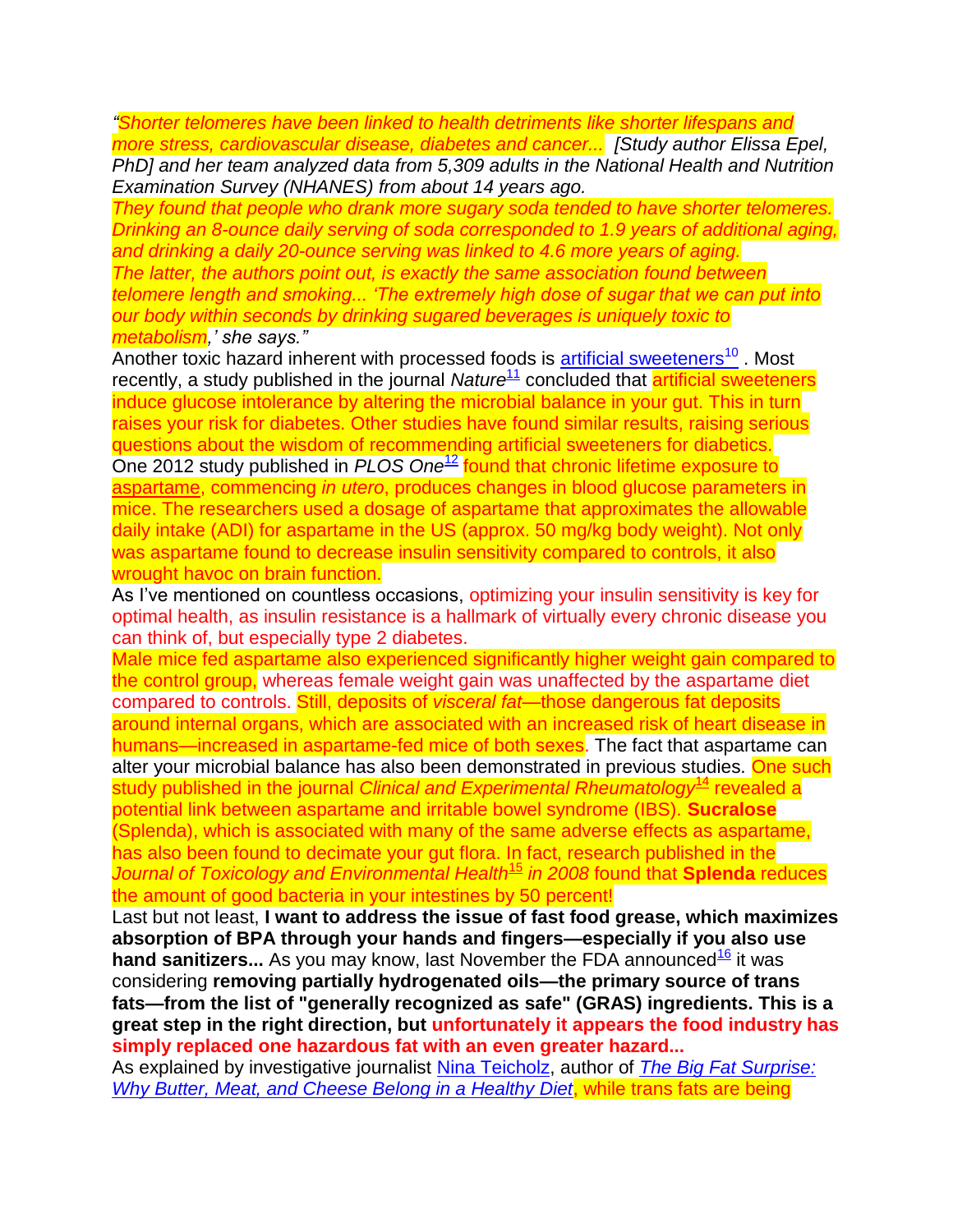recognized as harmful and are in the process of being eliminated, we're *still* faced with a huge problem because restaurants are reverting back to using regular vegetable oils (such as peanut, corn, and soy oil) for frying, and these oils degrade *into toxic oxidation products* when heated. In Norway, one research group is trying to assess the effects on worker health in restaurants, but, as Nina notes:

*"[These volatile compounds] are very hard to study because... they're very unstable. They're hard to isolate. One thing they did was simply to show that these products exist. There's a whole category called aldehydes, which are particularly worrisome. A group doing research on animals have found that at fairly low levels of exposure, these aldehydes in animals caused tremendous inflammation, which is related to heart disease….There's also some evidence that links these aldehydes in particular to* 

### *Alzheimer's. They seem to have a very severe effect on the body."*

One researcher has found that cyclic aldehydes cause toxic shock in animals through gastric damage. We now know a lot more about the role your gut plays in your health, and the idea that aldehydes from heated vegetable oils can damage your gastric system is consistent with the rise we see in immune problems and gastrointestinal-related diseases.

#### *Tips to Help You Avoid Toxic Chemicals*

We live in a toxic world, and you clearly cannot steer clear of all chemical hazards. However, you can limit or minimize your exposure. As demonstrated in the featured study, safety cannot be ascertained by studying a chemical in isolation, as combinations of chemicals can dramatically increase their absorption and biological effects...

**In the case of BPA, you have the combination of hand sanitizer stripping your skin and allowing for greater permeation; followed by touching a BPA-containing receipt and greasy food. This combo of triclosan, BPA, and grease, leads to maximum absorption of the BPA, which is known to cause harm in minute amounts... There are countless other chemicals to beware of as well. To minimize your exposure to some of the most well-researched toxins, consider implementing the following suggestions:**

- 1. Buy and eat fresh, organic produce and grass-pastured, sustainably raised meats to reduce your exposure to added hormones, pesticides, and fertilizers. Also avoid milk and other dairy products that contain the genetically engineered recombinant bovine growth hormone (rBGH or rBST).
- 2. Eat mostly fresh, raw whole foods. Processed and packaged foods are a common source of chemicals such as BPA and phthalates.
- 3. Rather than eating conventional or farm-raised fish, which are often heavily contaminated with PCBs and mercury, supplement with a high-quality krill oil, or eat fish that is wild-caught and lab tested for purity, such as wild caught Alaskan salmon.
- 4. Consider skipping the receipt, as most thermal receipts contain BPA.
- 5. Buy products that come in glass bottles rather than plastic or cans, as chemicals can leach out of plastics (and plastic can linings), into the contents; be aware that even ["BPA-free" plastics](http://articles.mercola.com/sites/articles/archive/2012/06/20/bpa-free-plastic-still-toxic.aspx) typically leach other endocrine-disrupting chemicals that are just as bad as BPA.
- 6. Store your food and beverages in glass, rather than plastic, and avoid using plastic wrap.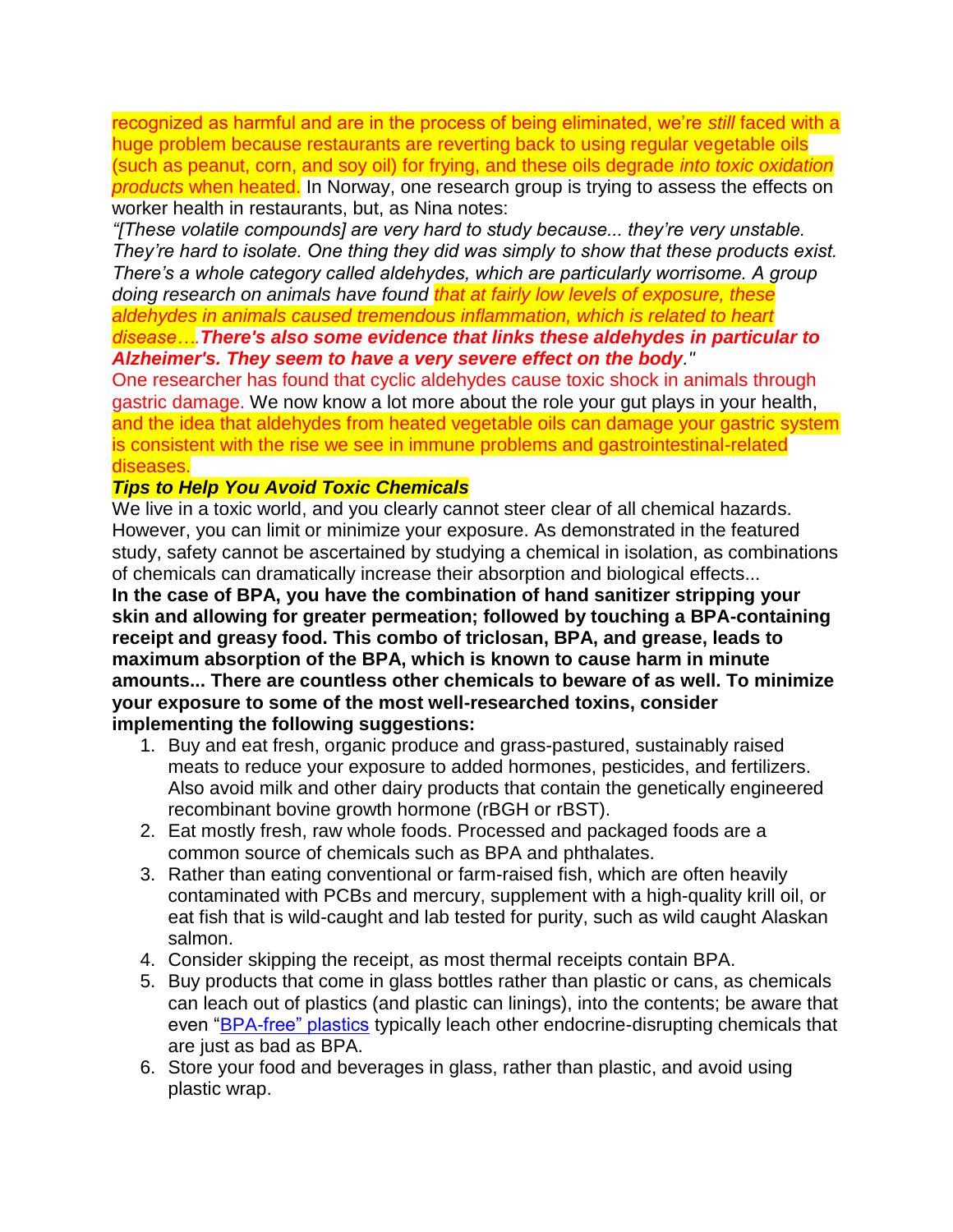- 7. Use glass baby bottles for your infants.
- 8. Replace your non-stick pots and pans with ceramic or glass cookware.
- 9. Filter your tap water for both drinking and bathing. If you can only afford to do one, filtering your bathing water may be more important, as your skin absorbs contaminants. To remove the endocrine disrupting herbicide Atrazine, make sure your filter is certified to remove it. According to the EWG, perchlorate can be filtered out using a reverse osmosis filter.
- 10.Look for products that are made by companies that are animal-friendly, certified organic, and GMO-free<http://gmo.mercola.com/> . This applies to everything from food and personal care products to building materials, carpeting, paint, baby items, furniture, mattresses, and more.
- 11.Use a vacuum cleaner with a HEPA filter to remove house dust.
- 12. When buying new products such as furniture, [mattresses,](http://articles.mercola.com/sites/articles/archive/2008/11/11/is-your-mattress-making-you-sick.aspx) or carpet padding, ask what type of flame retardant it contains. Avoid items containing PBDEs, antimony, formaldehyde, boric acid, and other brominated chemicals. As you remove toxic items from in and around your home, replace them with those that contain naturally less flammable materials, such as leather, wool, cotton, and silk.
- 13.Avoid stain- and water-resistant clothing, furniture, and carpets to avoid perfluorinated chemicals (PFCs).
- 14.Make sure your baby's toys are BPA- and BPS-free, such as pacifiers, teething rings and anything your child may be prone to suck or chew on. Better yet, avoid all plastic, especially flexible ones, as even BPA-free products are loaded with other plasticizers that are just as bad if not worse than BPA.
- 15.Use natural cleaning products, or make your own.
- 16. Switch over to organic toiletries, including [shampoo,](http://articles.mercola.com/sites/articles/archive/2011/07/18/is-your-shampoo-making-you-fat.aspx) toothpaste, antiperspirants, and cosmetics. EWG's Skin Deep database<sup>[18](http://articles.mercola.com/sites/articles/archive/2014/11/05/fast-food-packaging-chemicals.aspx?e_cid=20141105Z1_DNL_art_1&utm_source=dnl&utm_medium=email&utm_content=art1&utm_campaign=20141105Z1&et_cid=DM59355&et_rid=717991417#_edn18)</sup> can help you find personal care products that are free of phthalates and other potentially dangerous chemicals.
- 17.Replace your vinyl shower curtain with a fabric one.
- 18. Replace [feminine hygiene products](http://articles.mercola.com/sites/articles/archive/2013/05/22/feminine-hygiene-products.aspx) with safer alternatives.
- 19.Look for fragrance-free products. One artificial [fragrance](http://articles.mercola.com/sites/articles/archive/2011/05/07/scented-consumer-products-emit-unlisted-hazardous-chemicals.aspx) can contain hundreds even thousands—of potentially toxic chemicals. Avoid [fabric softeners](http://articles.mercola.com/sites/articles/archive/2012/04/26/toxins-from-laundry-products-emitted-from-dryer-vent.aspx) and dryer sheets, which contain a mishmash of synthetic chemicals and fragrances.

**[http://articles.mercola.com/sites/articles/archive/2014/11/05/fast-food-packaging](http://articles.mercola.com/sites/articles/archive/2014/11/05/fast-food-packaging-chemicals.aspx)[chemicals.aspx](http://articles.mercola.com/sites/articles/archive/2014/11/05/fast-food-packaging-chemicals.aspx)**

**[Obama Caught Ordering Press to Cover Up Ebola](http://www.infowars.com/media-agrees-not-to-report-on-suspected-ebola-cases-in-u-s/)** 

An eyebrow-raising admission at the end of a Forbes article written by pharmacologist David Kroll reveals that the media has agreed not to report on suspected Ebola cases in the United States.

In a piece entitled *[Liberian Traveler At Duke Hospital Shows Preliminary Negative](http://www.forbes.com/sites/davidkroll/2014/11/02/potential-ebola-patient-being-tested-at-duke-results-monday-morning/2/)  [Result For Ebola](http://www.forbes.com/sites/davidkroll/2014/11/02/potential-ebola-patient-being-tested-at-duke-results-monday-morning/2/)*, Kroll describes attending a press conference involving Department of Health and Human Services Secretary Aldona Wos.

After revealing that "an unnamed official abruptly called the press conference to a close" when Wos was asked a difficult question about the suspected Ebola victim, Kroll then drops a bombshell.